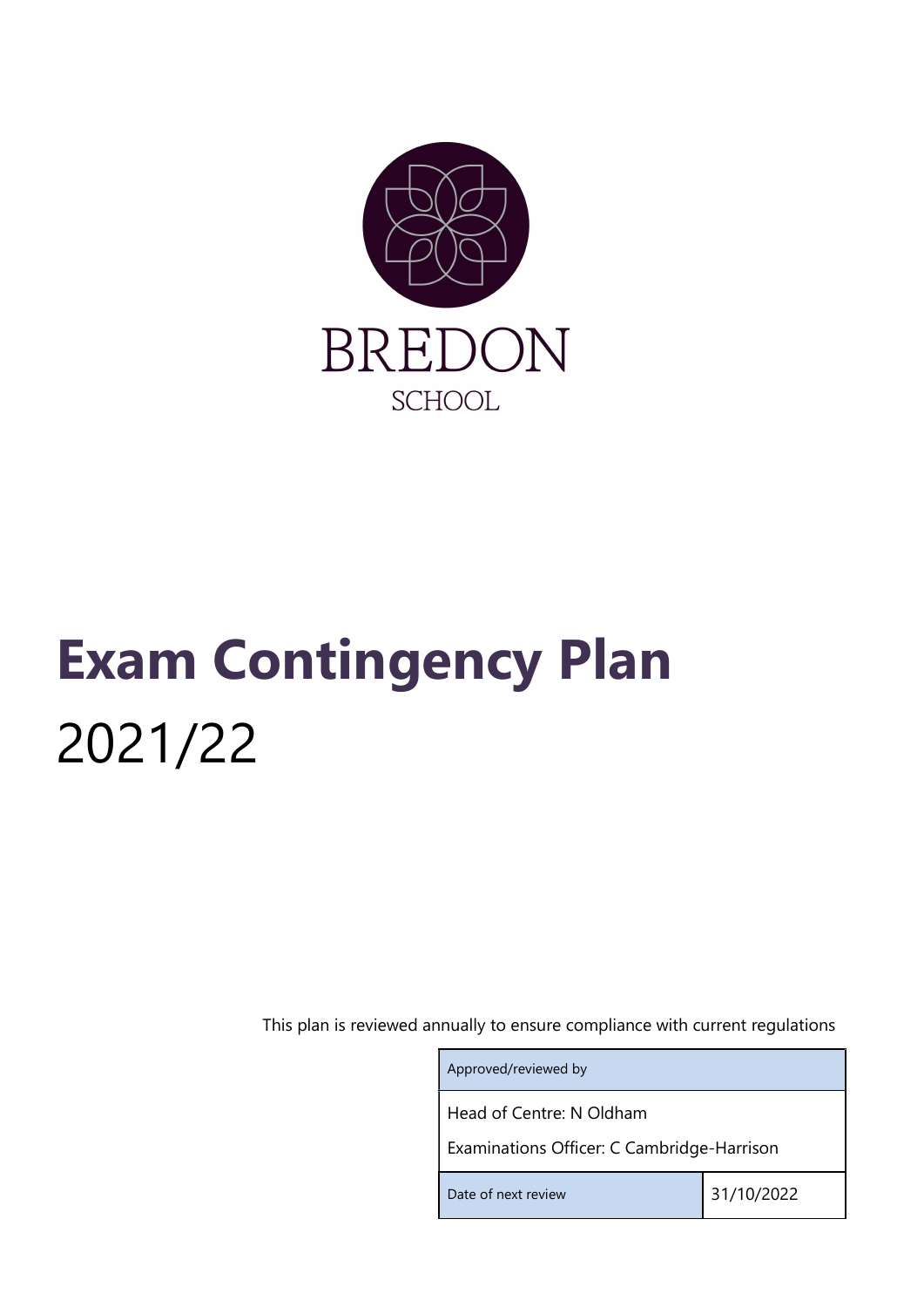Key staff involved in contingency planning

| <b>Role</b>                                   | Name(s)                       |
|-----------------------------------------------|-------------------------------|
| Head of centre                                | N. Oldham                     |
| Exams officer line manager<br>(Senior leader) | N. Monk                       |
| Exams officer                                 | <b>C. Cambridge-Harrison</b>  |
| ALS lead/SENCo                                | K. Weston                     |
| Senior leader(s)                              | G. Hamilton, T. Butt, N. Monk |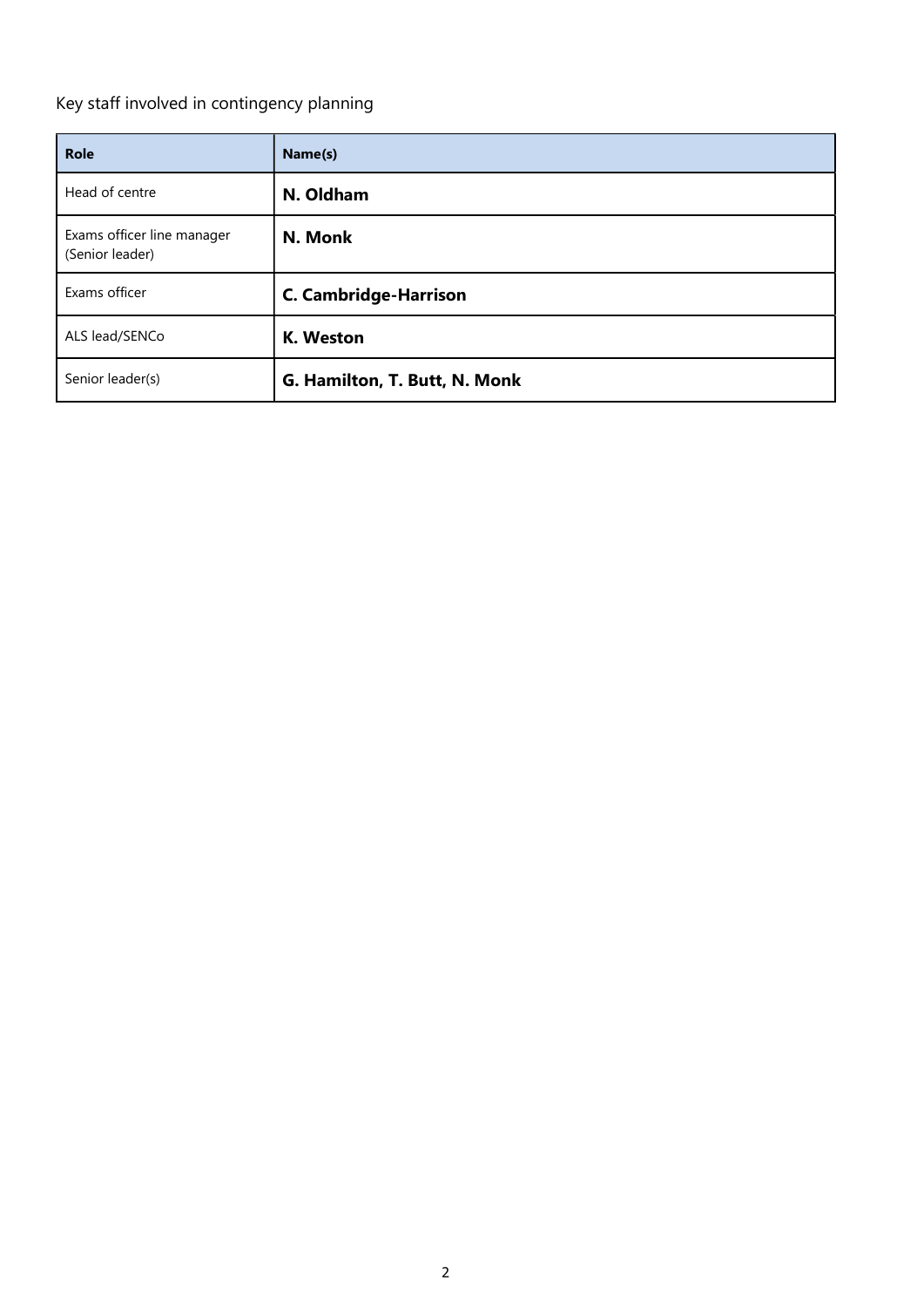# **Contents**

| 1 <sub>1</sub> |                                                                                         |  |
|----------------|-----------------------------------------------------------------------------------------|--|
| 2.             |                                                                                         |  |
| 3.             |                                                                                         |  |
| 4.             | Invigilators - lack of appropriately trained invigilators or invigilator absence 6      |  |
| 5.             | Exam rooms - lack of appropriate rooms or main venues unavailable at short notice  6    |  |
| 6.             |                                                                                         |  |
| 7 <sub>1</sub> |                                                                                         |  |
| 8.             | Disruption of teaching time in the weeks before an exam - centre closed for an extended |  |
| 9.             | Candidates unable to take examinations because of a crisis - centre remains open 8      |  |
| 10.            |                                                                                         |  |
| 11.            |                                                                                         |  |
| 12.            |                                                                                         |  |
| 13.            |                                                                                         |  |
| 14.            | Centre unable to distribute results as normal or facilitate post results services  9    |  |
|                |                                                                                         |  |
|                |                                                                                         |  |
|                |                                                                                         |  |
|                |                                                                                         |  |
|                |                                                                                         |  |
|                |                                                                                         |  |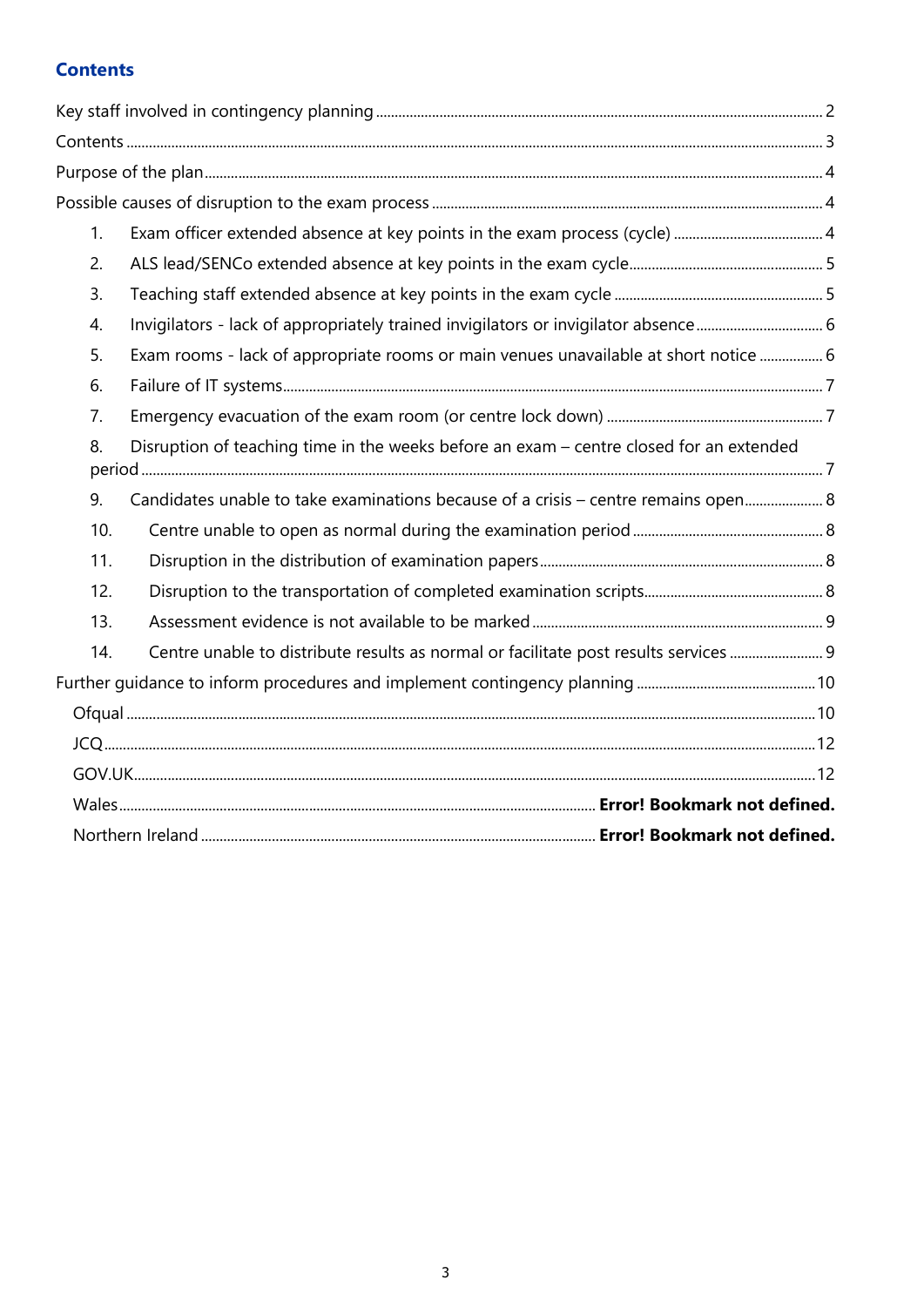# Purpose of the plan

This plan examines potential risks and issues that could cause disruption to the exams process at Bredon School. By outlining actions/procedures to be invoked in case of disruption it is intended to mitigate the impact these disruptions have on our exam process.

Alongside internal processes, this plan is informed by the Ofqual (and Northern Ireland Council for the Curriculum, Examinations and Assessment) Exam system contingency plan: England, Wales and Northern Ireland which provides guidance in the publication What schools and colleges and other centres should do if exams or other assessments are seriously disrupted and the JCQ Joint Contingency Plan for the Examination System in England, Wales and Northern Ireland.

This plan also confirms Bredon School's compliance with JCQ's General Regulations for Approved Centres (section 5.3) that the centre has in place:

 a written examination contingency plan which covers all aspects of examination administration. This will allow members of the senior leadership team to act immediately in the event of an emergency or staff absence. The examination contingency plan should reinforce procedures in the event of the centre being unavailable for examinations, or on results day, owing to an unforeseen emergency

## Possible causes of disruption to the exam process

## 1. Exam officer extended absence at key points in the exam process (cycle)

Criteria for implementation of the plan

Key tasks required in the management and administration of the exam cycle not undertaken including:

Planning

- annual data collection exercise not undertaken to collate information on qualifications and awarding body specifications being delivered
- annual exams plan not produced identifying essential key tasks, key dates and deadlines
- sufficient invigilators not recruited

#### Entries

- awarding bodies not being informed of early/estimated entries which prompts release of early information required by teaching staff
- candidates not being entered with awarding bodies for external exams/assessment
- awarding body entry deadlines missed or late or other penalty fees being incurred

Pre-exams

- invigilators not trained or updated on changes to instructions for conducting exams
- exam timetabling, rooming allocation; and invigilation schedules not prepared
- candidates not briefed on exam timetables and awarding body information for candidates
- confidential exam/assessment materials and candidates' work not stored under required secure conditions
- internal assessment marks and samples of candidates' work not submitted to awarding bodies/external moderators

Exam time

exams/assessments not taken under the conditions prescribed by awarding bodies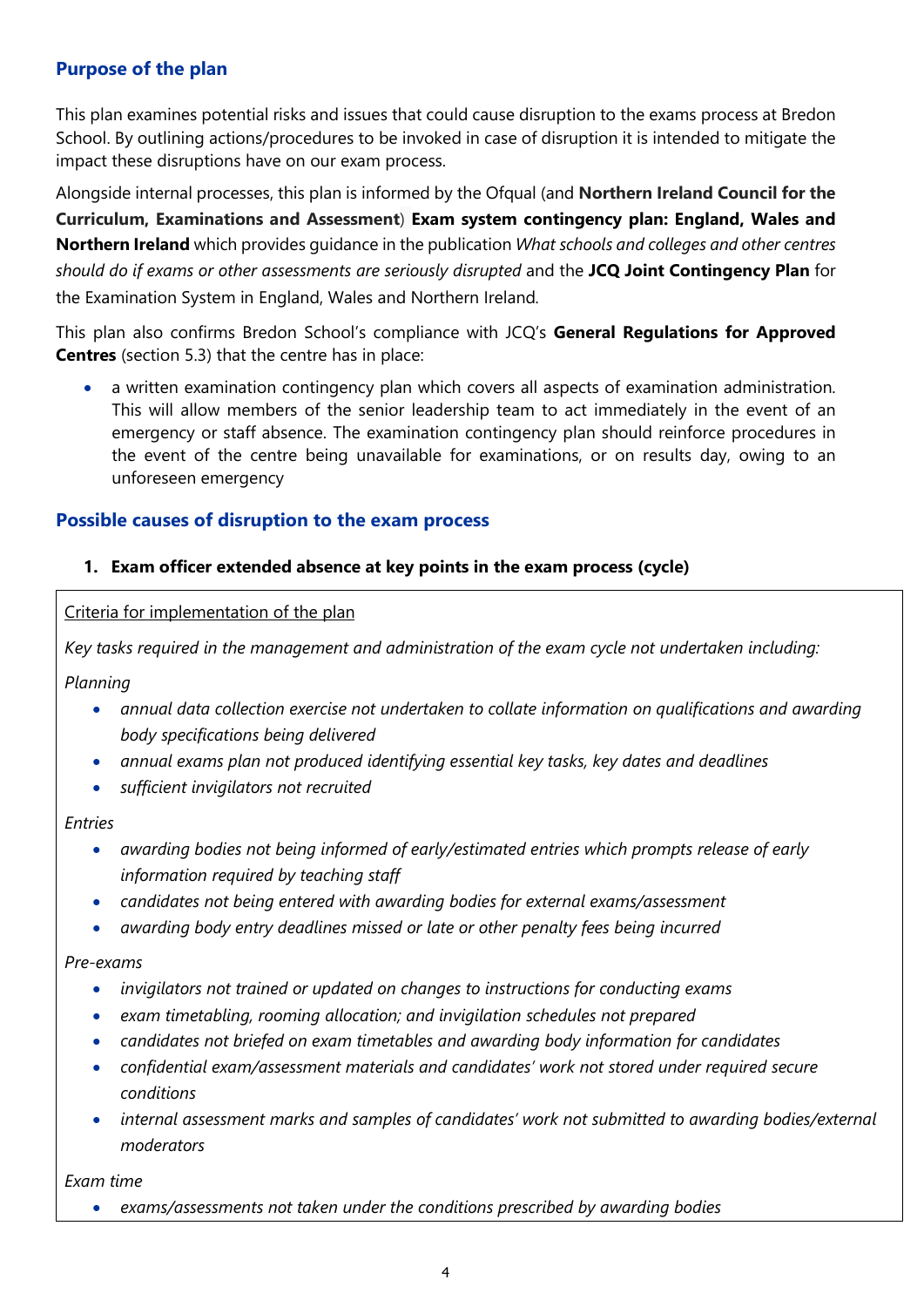- required reports/requests not submitted to awarding bodies during exam/assessment periods, for example very late arrival, suspected malpractice, special consideration
- candidates' scripts not dispatched as required for marking to awarding bodies

# Results and post-results

- access to examination results affecting the distribution of results to candidates
- the facilitation of the post-results services

Centre actions to mitigate the impact of the disruption

- Deputy Head Academics to oversee EO tasks
- Head of Centre, NEO, will appoint a member of the staff to assist.

# 2. ALS lead/SENCo extended absence at key points in the exam cycle

## Criteria for implementation of the plan

Key tasks required in the management and administration of the access arrangements process within the exam cycle not undertaken including:

Planning

- candidates not tested/assessed to identify potential access arrangement requirements
- centre fails to recognise its duties towards disabled candidates as defined under the terms of the Equality Act 2010
- evidence of need and evidence to support normal way of working not collated

Pre-exams

- approval for access arrangements not applied for to the awarding body
- centre-delegated arrangements not put in place
- modified paper requirements not identified in a timely manner to enable ordering to meet external deadline
- staff (facilitators) providing support to access arrangement candidates not allocated and trained

Exam time

access arrangement candidate support not arranged for exam rooms

Centre actions to mitigate the impact of the disruption

 KW will instruct another member of the SEN team to take over the Exams Senco role/and or testing requirements.

# 3. Teaching staff extended absence at key points in the exam cycle

Criteria for implementation of the plan

Key tasks not undertaken including:

Early/estimated entry information not provided to the exams officer on time; resulting in pre-release information not being received

Final entry information not provided to the exams officer on time; resulting in candidates not being entered for exams/assessments or being entered late/late or other penalty fees being charged by awarding bodies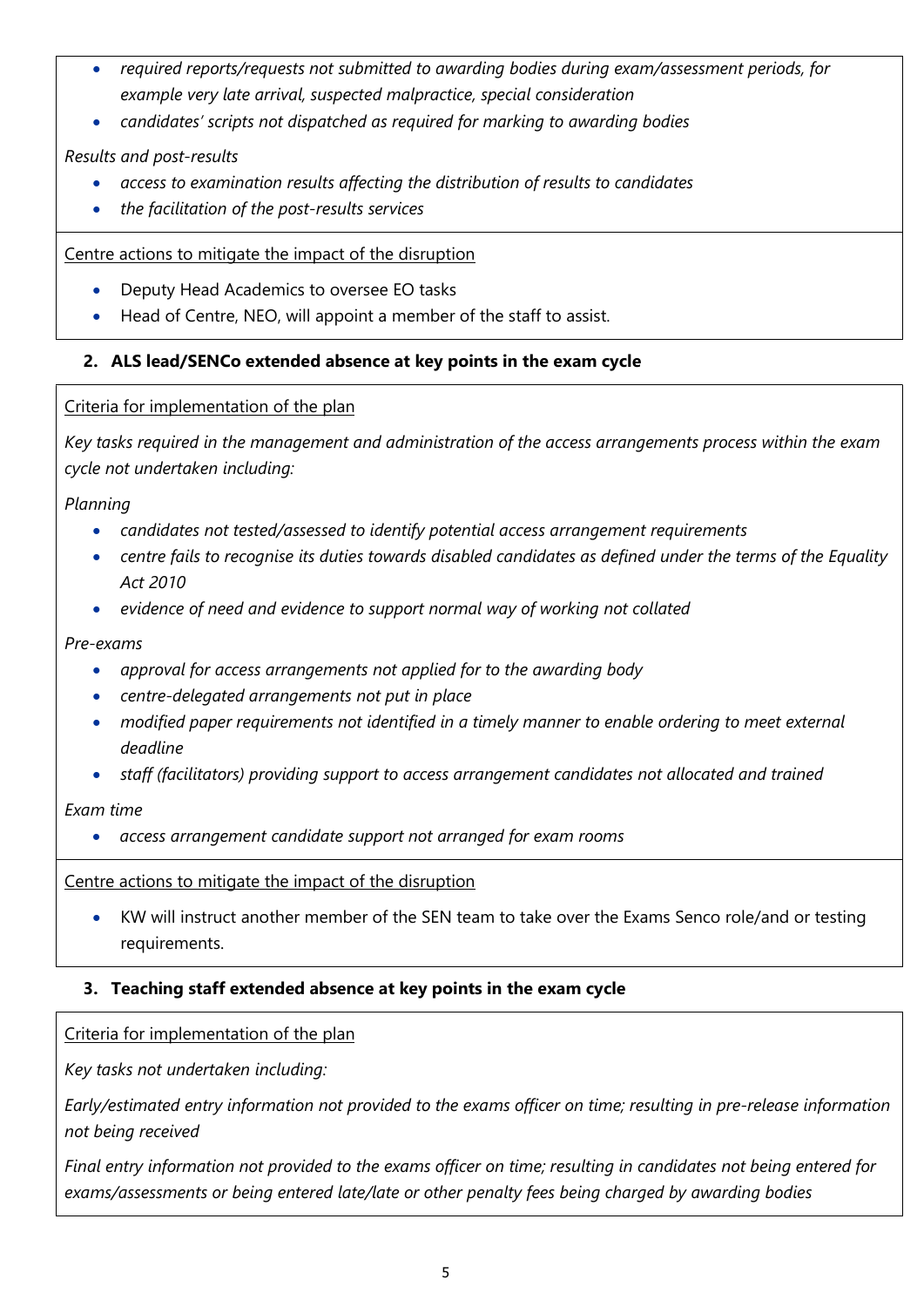Non-examination assessment tasks not set/issued/taken by candidates as scheduled

Candidates not being informed of centre assessed marks before marks are submitted to the awarding body and therefore not being able to consider appealing internal assessment decisions and requesting a review of the centre's marking

Internal assessment marks and candidates' work not provided to meet awarding body submission deadlines

Centre actions to mitigate the impact of the disruption

- Deputy Head Academics will seek and follow advice from the awarding bodies in question.
- 'Special considerations' may be appropriate
- Late entries may need to be made

## 4. Invigilators - lack of appropriately trained invigilators or invigilator absence

Criteria for implementation of the plan

Failure to recruit and train sufficient invigilators to conduct exams

Invigilator shortage on peak exam days

Invigilator absence on the day of an exam

Centre actions to mitigate the impact of the disruption

 A trained invigilator will be 'upgraded' from a reader/scribe role and a trained member of Access Department will take over the reader/scribe role. A 'spare' invigilator is always included in the reader/scribe team.

## 5. Exam rooms - lack of appropriate rooms or main venues unavailable at short notice

Criteria for implementation of the plan

Exams officer unable to identify sufficient/appropriate rooms during exams timetable planning

Insufficient rooms available on peak exam days

Main exam venues unavailable due to an unexpected incident at exam time

Centre actions to mitigate the impact of the disruption

- Where possible, make use of other available rooms within the centre, prioritising candidates whose progression will be severely delayed if they do not take their exam or timetabled assessment when planned
- The main reception rooms in Pull Court would be made available for any Sports Hall exam.
- The Site Manager would arrange for the desks and chairs to be moved to Pull Court
- Candidates will be emailed and Tutors will be advised to communicate during morning registration
- Ensure the secure transportation of question papers or assessment materials to the alternative venue
- (after the exam) consider whether any candidate's ability to take the assessment or demonstrate their level of attainment has been materially affected and, if so, apply for special consideration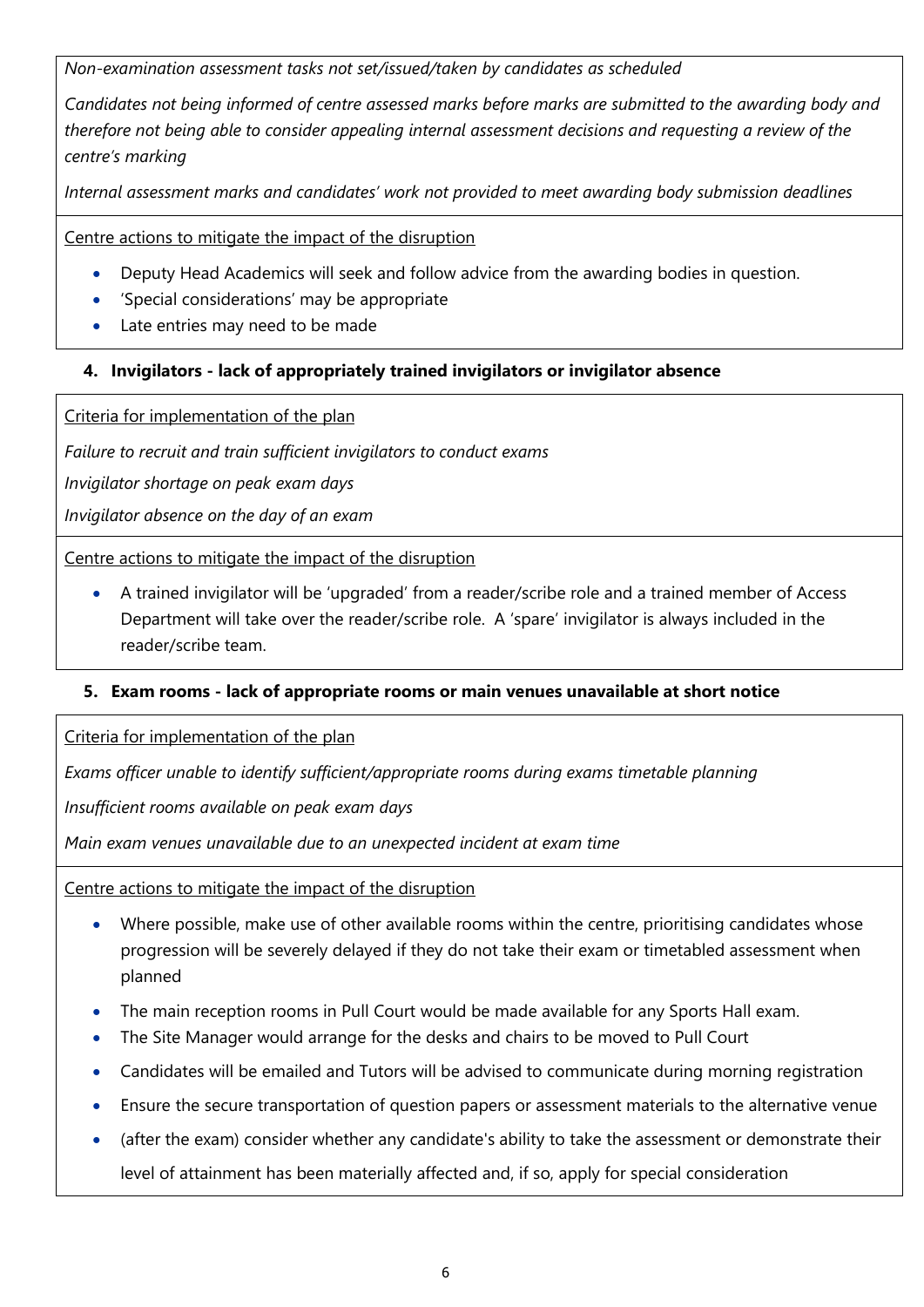## 6. Failure of IT systems

Criteria for implementation of the plan

MIS system failure at final entry deadline

MIS system failure during exams preparation

MIS system failure at results release time

Centre actions to mitigate the impact of the disruption

 If MIS system fails at any time, the EO or acting EO will make entries or get results directly from the exam boards' secure websites.

## 7. Emergency evacuation of the exam room (or centre lock down)

Criteria for implementation of the plan

Whole centre evacuation (or lock down) during exam time due to serious incident resulting in exam candidates being unable to start, proceed with or complete their exams

## Centre actions to mitigate the impact of the disruption

- Refer to and invoke its (exams) emergency evacuation policy/procedure in line with JCQ's 'Centre emergency evacuation procedure' (or its (exams) lockdown policy)
- Contact the relevant awarding body as soon as possible and follow its instructions
- Where accommodation is limited, prioritise candidates whose progression will be severely delayed if they do not take their exam or timetabled assessment when planned
- (after the exam) consider whether any candidate's ability to take the assessment or demonstrate their level of attainment has been materially affected and, if so, apply for special consideration
- Normally if one part of the site is closed, another would be available. Thus arrangements under point 5 would come into effect.

# 8. Disruption of teaching time in the weeks before an exam – centre closed for an extended period

## Criteria for implementation of the plan

Centre closed or candidates are unable to attend for an extended period during normal teaching or study supported time, interrupting the provision of normal teaching and learning

Centre actions to mitigate the impact of the disruption

- Recognise it remains the responsibility of the centre to prepare students, as usual, for examinations facilitate alternative methods of learning
- The centre will contact parents, carers and students about the problem, and arrange for work to be sent home via email or schools communications.
- The Head of the department concerned will liaise with the Head of Centre on the best way to minimise the effects.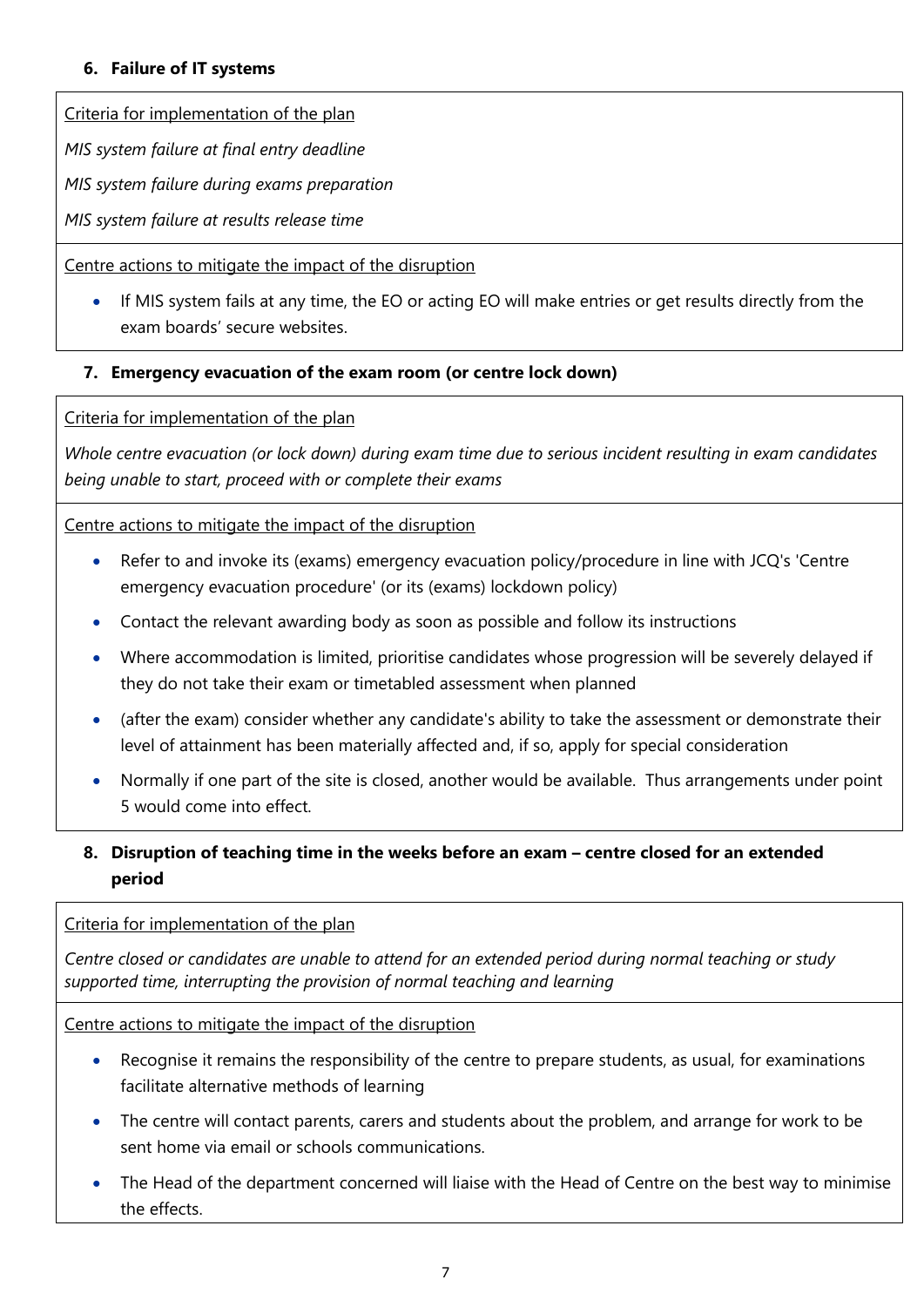- EO will request special consideration for the candidates. Centre may advise to sit exam in an alternative series if period is significant.
- Arranging an alternative venue such as Bushley Village Hall could be appropriate in some circumstances.

# 9. Candidates unable to take examinations because of a crisis – centre remains open

Criteria for implementation of the plan

Candidates are unable to attend the examination centre to take examinations as normal

Centre actions to mitigate the impact of the disruption

- The EO will ask advice from the awarding bodies.
- The EO will instruct the school studies office to contact all parents, carers and candidates via email, and school communications, to advise them of the situation and the proposed solution(s).
- The EO will apply for special consideration if appropriate.

# 10. Centre unable to open as normal during the examination period

(including in the event of the centre being unavailable for examinations owing to an unforeseen emergency)

Criteria for implementation of the plan

Centre unable to open as normal for scheduled examinations

Centre actions to mitigate the impact of the disruption

- The centre will contact the awarding body as soon as possible.
- EO will make requests to other exam centres in the area to allow Bredon candidates to take their exams elsewhere.
- Ensure secure transportation of exam papers
- Apply for special consideration

# 11. Disruption in the distribution of examination papers

Criteria for implementation of the plan

Disruption to the distribution of examination papers to the centre in advance of examinations

Centre actions to mitigate the impact of the disruption

- Check all exam papers have been delivered at least one week before exams begin
- If any papers are missing, EO contacts awarding body so that a separate mailing can be made or to gain access to electronic copies of exam papers to be printed and secured in secure facility.
- As a last resort and in close collaboration with centres and regulators, AO to consider scheduling exam on an alternative date.

# 12. Disruption to the transportation of completed examination scripts

Criteria for implementation of the plan

Delay in normal collection arrangements for completed examination scripts/assessment evidence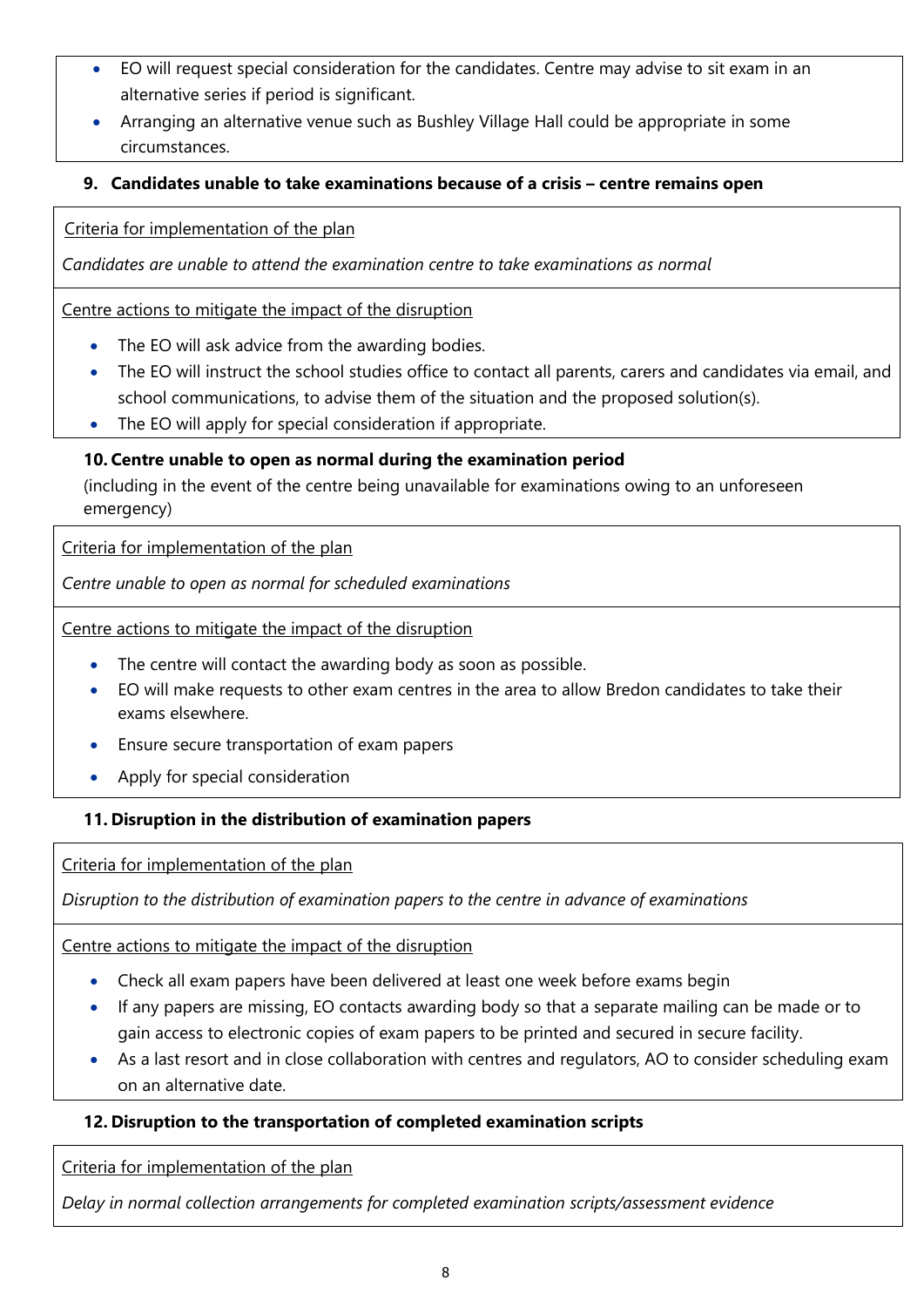Centre actions to mitigate the impact of the disruption

- If exam papers have not been collected within 24 hours of the end of an exam, the EO will contact **Parcelforce**
- If the issue is still not resolved, EO will contact the awarding body to inform them of the issue and to be given advice on a solution.
- Exam papers to remain in secure storage until collection or solution.

# 13. Assessment evidence is not available to be marked

## Criteria for implementation of the plan

Large scale damage to or destruction of completed examination scripts/assessment evidence before it can be marked

Completed examination scripts/assessment evidence does not reach awarding organisations

Centre actions to mitigate the impact of the disruption

- The EO will inform the awarding body, and request quidance as to steps that should be taken.
- To prevent such a situation, EO advises HoDs to keep all such materials securely locked or to give them to the EO for secure storage.
- Awarding organisations to generate candidate marks for affected assessments based on other appropriate evidence of candidate achievement as defined by the awarding organisations. Where marks cannot be generated by awarding organisations candidates may need to retake affected assessment in a subsequent assessment series.

# 14. Centre unable to distribute results as normal or facilitate post results services

(including in the event of the centre being unavailable on results day owing to an unforeseen emergency)

Criteria for implementation of the plan

Centre is unable to access or manage the distribution of results to candidates, or to facilitate post-results services

Centre actions to mitigate the impact of the disruption

- If MIS service is not working: results will be directly accessed from the exam boards' secure websites.
- If the school email is not working: results will be sent by post or given by telephone.
- If EO cannot gain access to school, results will be downloaded at EO's home and sent via student data portal and through the post as normal.
- For Post Results: advice to be sought from exam board and steps to facilitate the service as above.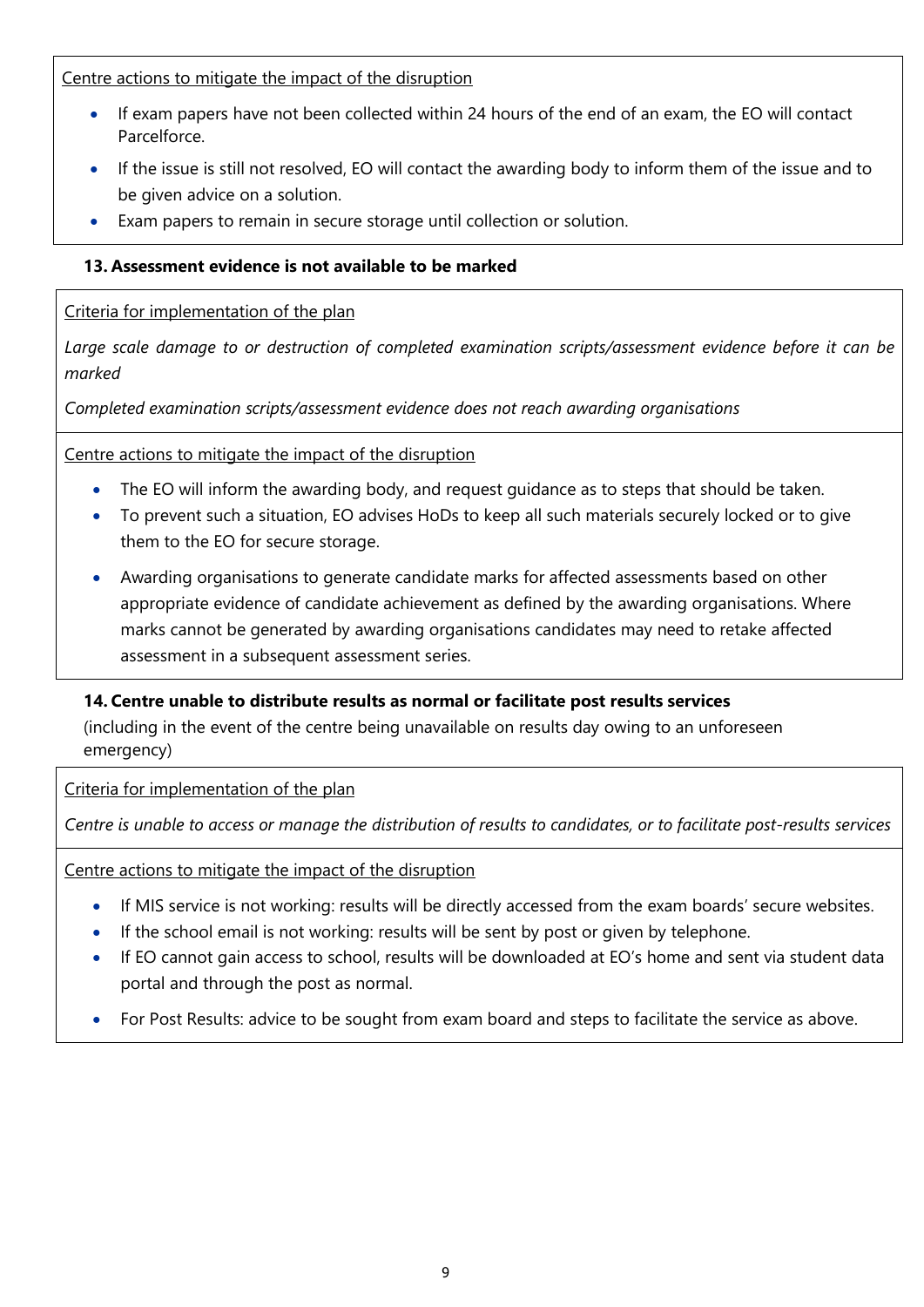# Further guidance to inform procedures and implement contingency planning

## **Ofqual**

## What schools and colleges and other centres should do if exams or other assessments are seriously disrupted

## 1. Contingency planning

You should prepare for possible disruption to exams and other assessments and make sure staff are aware of these plans.

#### Covid specific guidance

When drafting contingency plans, you should consider the following guidance:

- actions for schools during the coronavirus outbreak from the Department for Education in England
- actions for FE colleges and providers during the coronavirus outbreak from the Department for Education in England
- responsibility for exams from the Department for Education in England
- vocational, technical and other general qualifications in 2022 from Ofqual (regulator)
- GCSE, AS and A level qualifications in 2022 from Ofqual (regulator)
- education and childcare: coronavirus from Welsh Government
- Qualifications Wales homepage from Qualifications Wales (regulator)
- coronavirus (COVID-19) (information from CCEA) information on vocational, technical and general qualifications from CCEA Regulation
- 1.2 General contingency guidance
- emergency planning and response from the Department for Education in England
- school organisation: local-authority-maintained schools from the Department for Education in England
- bomb threats procedures for handling bomb threats from the National Counter Terrorism Security Office

#### 2. Disruption to assessments or exams

In the absence of any instruction from the relevant awarding organisation, you should make sure that any exam or timetabled assessment takes place if it is possible to hold it. This may mean relocating to alternative premises. You should discuss alternative arrangements with your awarding organisation if:

- the exam or assessment cannot take place
- a student misses an exam or loses their assessment due to an emergency, or other event, outside of the student's control

See also the JCQ Joint Contingency Plan for the Examination System in England, Wales and Northern Ireland.

#### 3. Steps you should take

#### 3.1 Exam planning

Review contingency plans well in advance of each exam or assessment series. Consider how, if the contingency plan is invoked, you will comply with the awarding organisation's requirements.

#### 3.2In the event of disruption

- 1. Contact the relevant awarding organisation and follow its instructions.
- 2. Take advice, or follow instructions, from relevant local or national agencies in deciding whether your centre is able to open.
- 3. Identify whether the exam or timetabled assessment can be sat at an alternative venue, in agreement with the relevant awarding organisation, ensuring the secure transportation of questions papers or assessment materials to the alternative venue.
- 4. Where accommodation is limited, prioritise students whose progression will be severely delayed if they do not take their exam or timetabled assessment when planned.
- 5. In the event of an evacuation during an examination please refer to JCQ's Centre emergency evacuation procedure.
- 6. Communicate with parents, carers and students any changes to the exam or assessment timetable or to the venue.
- 7. Communicate with any external assessors or relevant third parties regarding any changes to the exam or assessment timetable.

#### 3.3After the exam

- 1. Consider whether any students' ability to take the assessment or demonstrate their level of attainment has been materially affected and, if so, apply for special consideration.
- 2. Advise students, where appropriate, of the opportunities to take their exam or assessment at a later date.
- 3. Ensure that scripts are stored under secure conditions.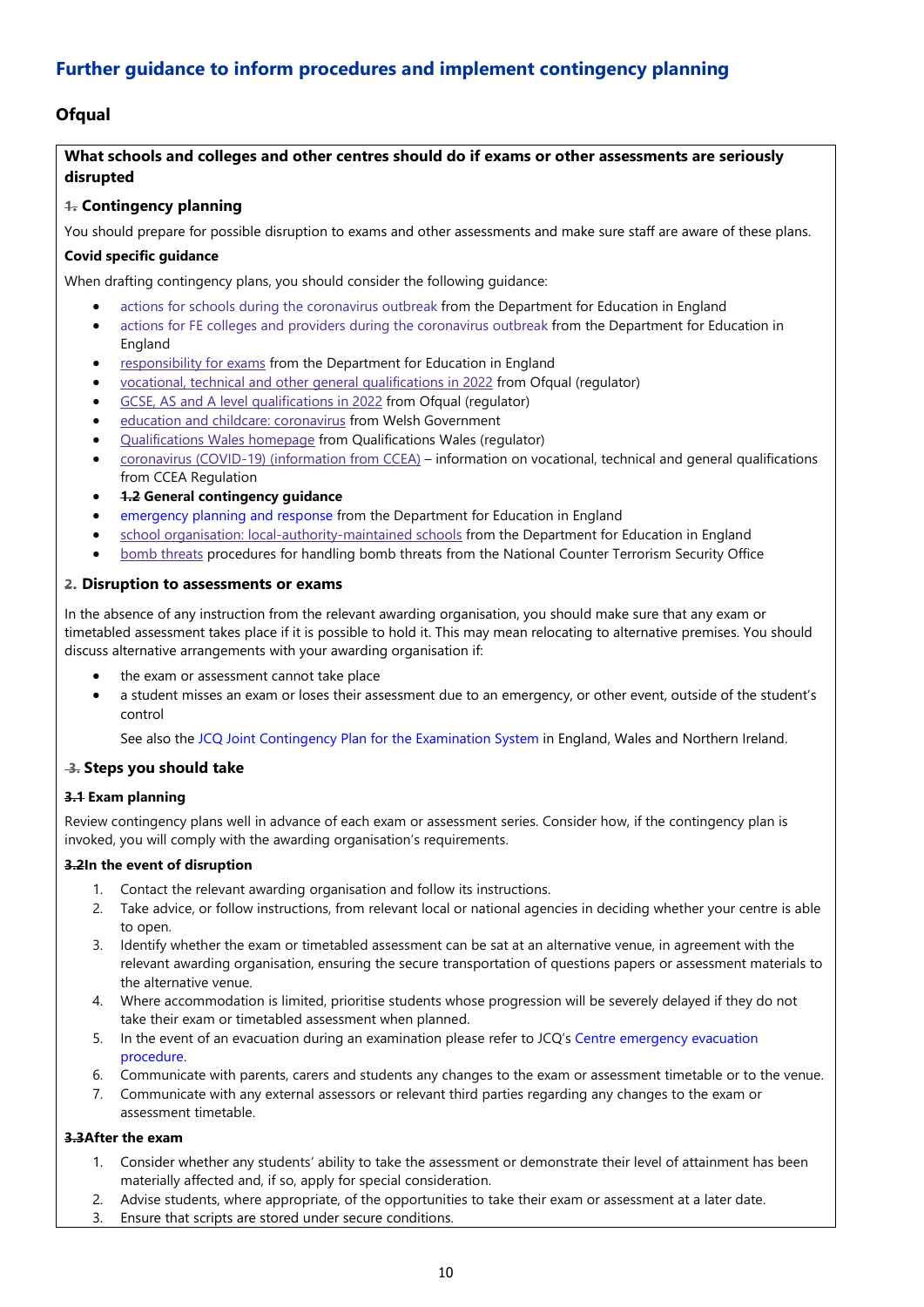4. Return scripts to awarding organisations in line with their instructions. Never make alternative arrangements for the transportation of completed exam scripts, unless told to do so by the awarding organisation.

## 4. Steps the awarding organisation should take

#### Exam planning

- 1. Establish and maintain, and at all times comply with, an up-to-date, written contingency plan.
- 2. Ensure that the arrangements in place with centres and other third parties enable them to deliver and award qualifications in accordance with their conditions of recognition.

#### 4.2In the event of disruption

- 1. Take all reasonable steps to mitigate any adverse effect, in relation to their qualifications, arising from any disruption.
- 2. Provide effective guidance to any of their centres delivering qualifications.
- 3. Ensure that where an assessment must be completed under specified conditions, students complete the assessment under those conditions (other than where any reasonable adjustments or special considerations require alternative conditions).
- 4. Promptly notify the relevant regulators about any event which could have an adverse effect on students, standards or public confidence.
- 5. Coordinate its communications with the relevant regulators where the disruption has an impact on multiple centres or a wide range of learners.

#### 4.3 After the exam

Consider any requests for special consideration for affected students. For example, those who may have lost their internally assessed work or whose performance in assessments or exams could have been affected by the disruption.

#### 5. If any students miss an exam or are disadvantaged by the disruption

If some of the students have been adversely affected by the disruption, you should ask the awarding organisation about applying for special consideration.

Decisions about special consideration, when it is or is not appropriate, is for each awarding organisation to make. Their decisions might be different for different qualifications and for different subjects.

#### See also JCQ's guidance on special considerations

#### 6. Wider communications

The regulators, Ofqual in England, Qualifications Wales in Wales and CCEA Regulation in Northern Ireland, will share timely and accurate information, as required, with awarding organisations, government departments and other stakeholders.

The Department for Education in England, the Department of Education in Northern Ireland and the Welsh Government will inform the relevant government ministers as soon as it becomes apparent that there will be significant local or national disruption; and ensure that they are kept updated until the matter is resolved.

Awarding organisations will alert the Universities and Colleges Admissions Service (UCAS) and the Central Applications Office (CAO) about any impact of the disruption on their deadlines and liaise regarding student progression to further and higher education.

Awarding organisations will alert relevant professional bodies or employer groups if the impact of disruption particularly affects them.

#### 7. Widespread national disruption to the taking of examinations or assessments

The governments' view across England, Wales and Northern Ireland is education should continue in 2021 to 2022 with schools remaining open and that examinations and assessments will go ahead in both autumn 2021 and summer 2022.

As education is devolved, in the event of any widespread sustained national disruption to examinations or assessments, national government departments will communicate with regulators, awarding organisations and centres prior to a public announcement. Regulators will provide advice to government departments on implications for exam timetables.

We will update this page as necessary, with any further relevant links, should national disruption occur.

(Ofqual guidance extract above taken directly from the Exam system contingency plan: England, Wales and Northern Ireland - What schools and colleges and other centres should do if exams or other assessments are seriously disrupted (updated 30 September 2021) https://www.gov.uk/government/publications/exam-system-contingency-plan-england-wales-andnorthern-ireland/what-schools-and-colleges-should-do-if-exams-or-other-assessments-are-seriously-disrupted)